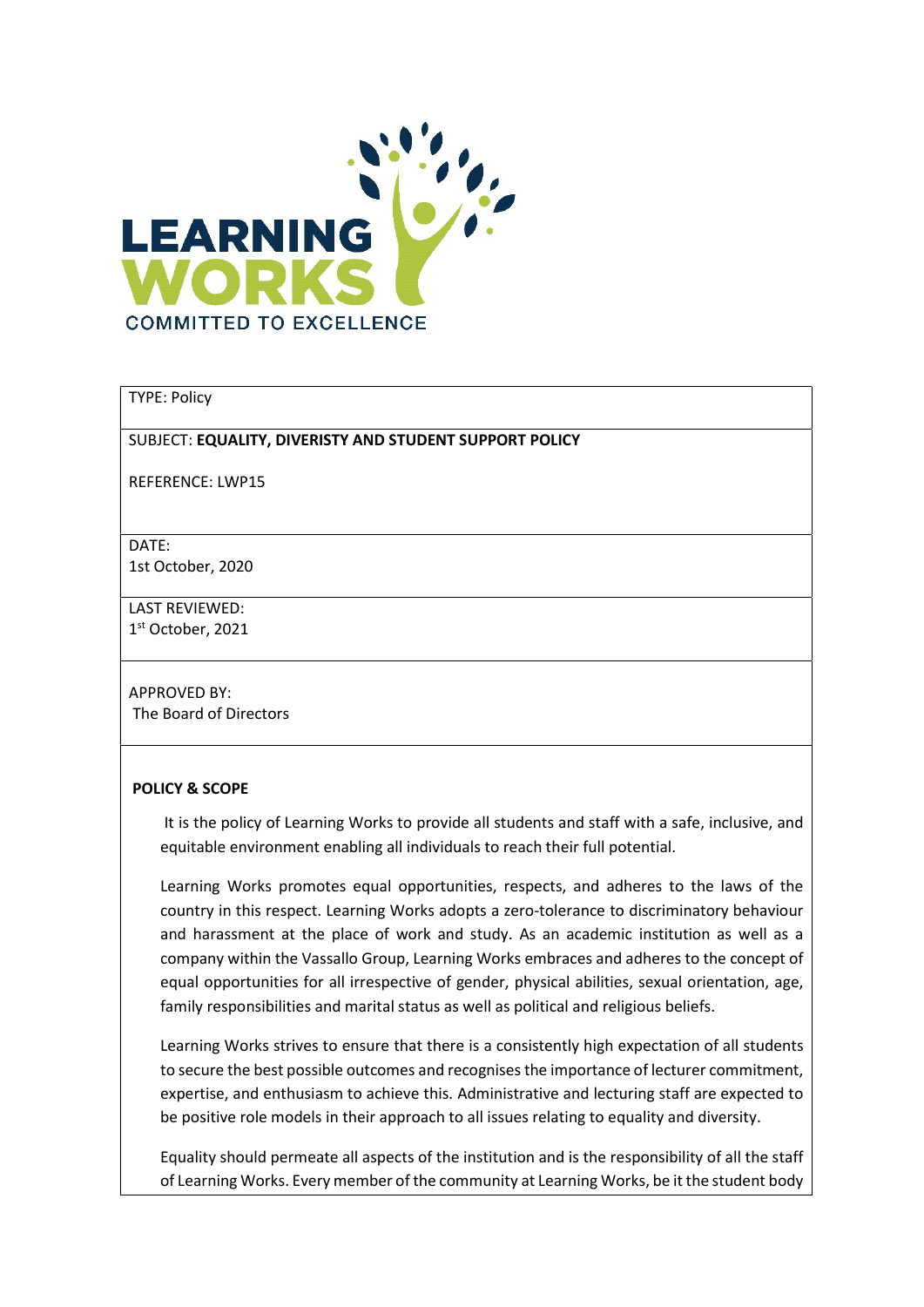or the staff, should feel safe, secure, valued and of equal worth. Learning Works encourages participation of students with special education needs and disabilities while creating an environment where all students are encouraged to be actively involved in their own learning.

 Learning Works provides students with the support required to sustain their development during the learning engagement while engaging in their course of study. Learning Works adopts a student-centred approach respecting the needs of a diverse student population which is taken into account during the planning, programme delivery and evaluation stages of the student life cycle. The student support policy provides a description of the services offered, the referral procedure, the confidentiality clause and a list of the student support services provided by Learning Works.

# • DESCRIPTION OF SERVICES

Learning Works provides the following services to students:

### 1. Counselling sessions

Based on a relationship of trust and confidentiality, Learning Works offers its students with support focusing on feelings, emotions, experiences and/or behaviour with the aim of facilitating positive change. Professional counsellors are engaged by Learning Works on a case-by-case basis.

### 2. Therapy sessions

Based on a relationship of trust and confidentiality, Learning Works offers its students support, focusing on personal and/or family therapy. Professional therapists are engaged by Learning Works on a case-by-case basis.

#### 3. Learning support

Learning Works provides students with additional learning support in cases of learning difficulties. Dedicated teaching staff are engaged on this support service based on a referral process (explained in the next section).

#### 4. Assessment support

Learning Works provides students with additional assessment support in cases of learning difficulties. Dedicated teaching staff are engaged on this support service on the basis of a referral process (explained in the next section).

# • REFERRAL PROCEDURE

Students are either referred to the administration team by members of the teaching community or following a direct request by the students themselves. The administration team at Learning Works sends the request to the IQA team who evaluate the nature of the case and then refer the case/s to external professional services for the needed intervention.

# **CONFIDENTIALITY**